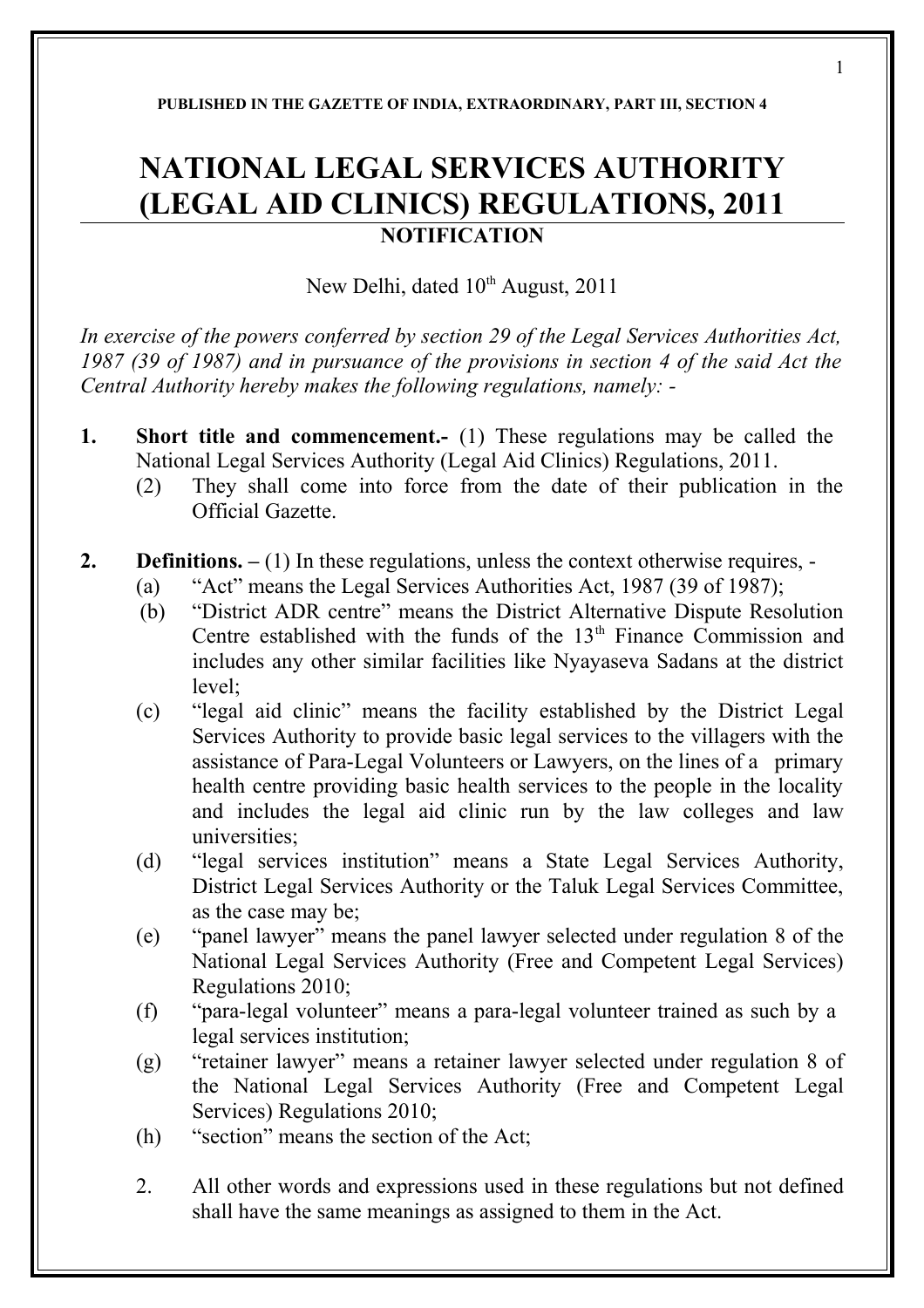**3. Establishment of legal aid clinic.-**, Subject to the financial resources available, the District Legal Services Authority shall establish legal aid clinics in all villages, or for a cluster of villages, depending on the size of such villages, especially where the people face geographical, social and other barriers for access to the legal services institutions.

 $\mathcal{D}$ 

- **4. Eligibility criteria for free legal services in the legal aid clinic.-** Every person who fulfils the criteria specified in section 12 shall be eligible to get free legal services in the legal aid clinics.
- **5.** The personnel manning the legal aid clinic.- (1) Every legal aid clinic established under regulation 3 shall have at least two para-legal volunteers available during the working hours of the legal aid clinics.

(2) The legal services institution having territorial jurisdiction or the District Legal Services Authority may depute trained para-legal volunteers to the legal aid clinics.

(3) When lawyers are deputed to the legal aid clinic, it shall be the duty of the para-legal volunteers engaged in such clinic to assist the lawyers in drafting petitions, applications, pleadings and other legal documents.

(4) The State Legal Services Authority may encourage para-legal volunteers to obtain diploma or degree in law for betterment of their prospects in the long run.

**6**. **Deputing lawyers to the legal aid clinic**. – (1) The nearest legal services institution having territorial jurisdiction may depute its panel lawyers or retainer lawyers to the legal aid clinic.

(2) If the matter handled by any such lawyer requires follow-up and continuous attention for a long duration, the same lawyer who had handled the matter may be entrusted to continue the legal services.

**7. Frequency of visit by lawyers in the legal aid clinic. –** Subject to the local requirements and availability of financial resources, the legal services institution having territorial jurisdiction may decide the frequency of the lawyers' visit in the legal aid clinics and if the situation demands for providing continuous legal services, such legal services institution may consider arranging frequent visits of lawyers in the legal aid clinic.

**8. Selection of lawyers for manning the legal aid clinics.-** (1) The Panel lawyers or retainer lawyers with skills for amicable settlement of disputes, shall alone be considered for being deputed to the legal aid clinic:

Provided that preference shall be given to women lawyers having practice of at least three years.

**9. Legal services in the legal aid clinic. -** (1) Legal services rendered at the legal aid clinic shall be wide ranging in nature.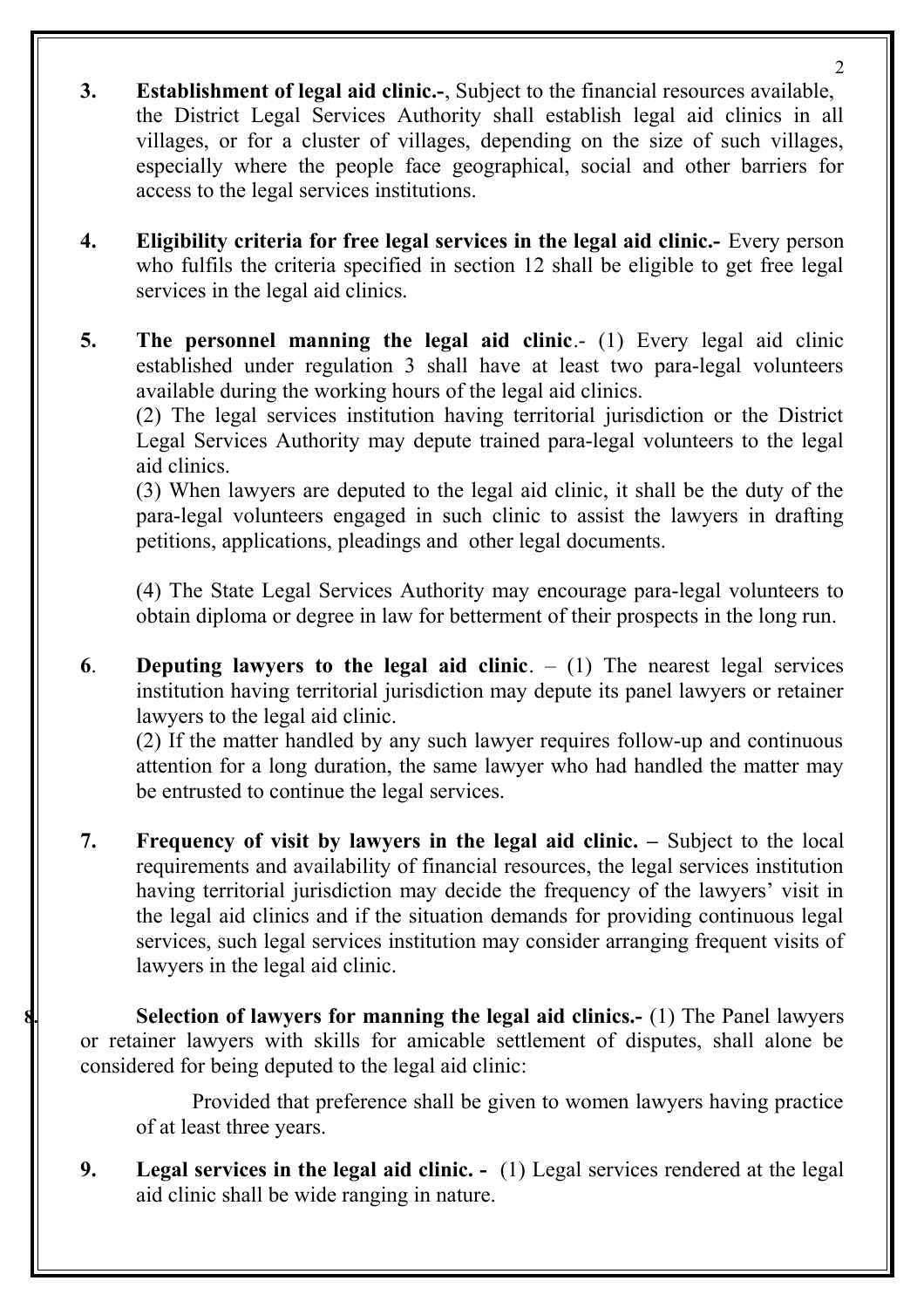(2) The legal aid clinic shall work like a single-window facility for helping the disadvantaged people to solve their legal problems whenever needed.

(3) Besides legal advice, other services like preparing applications for job card under the Mahatma Gandhi National Rural Employment Guarantee (MGNREG) Scheme, identity card for different government purposes, liaison with the government offices and public authorities, helping the common people who come to the clinic for solving their problems with the government officials, authorities and other institutions also shall be part of the legal services in the legal aid clinic:

Provided that the legal aid clinic shall provide assistance by giving initial advice on a problem, assistance in drafting representations and notices, filling up of forms for the various benefits available under different government schemes, public distribution system and other social security schemes:

Provided further that, in appropriate cases, the legal services sought for by the applicants in the legal aid clinic shall be referred to the legal services institutions for taking further action.

**10. Functions of para-legal volunteers in the legal aid clinic.-** (1) The para-legal volunteers engaged in the legal aid clinic shall provide initial advice to the persons seeking legal service, help such people, especially the illiterate, in drafting petitions, representations or notices and filling-up the application forms for various benefits available under the government schemes.

 (2) para-legal volunteers shall, if necessary, accompany the persons seeking legal services to attend the government offices for interacting with the officials and for solving the problems of such persons.

(3) If services of a lawyer is required at the legal aid clinic, the para-legal volunteers shall, without any delay, contact the nearest legal services institution to make available the services of a lawyer.

(4) In case of emergency, the para-legal volunteers may take the persons seeking legal services in the legal aid clinic to the nearest legal services institutions.

(5) para-legal volunteers shall distribute pamphlets and other materials in aid of legal education and literacy to the persons seeking legal services in the legal aid clinic.

(6) para-legal volunteers shall take active part in the legal awareness camps organised by the legal services institutions in the local area of the legal aid clinic.

**11. Location of legal aid clinic.** – (1) Legal aid clinics shall be located at places where the people of the locality can have easy access.

(2) The legal services institutions may request the local body institutions, such as the village *panchayat,* to provide a room for establishing legal aid clinics:

3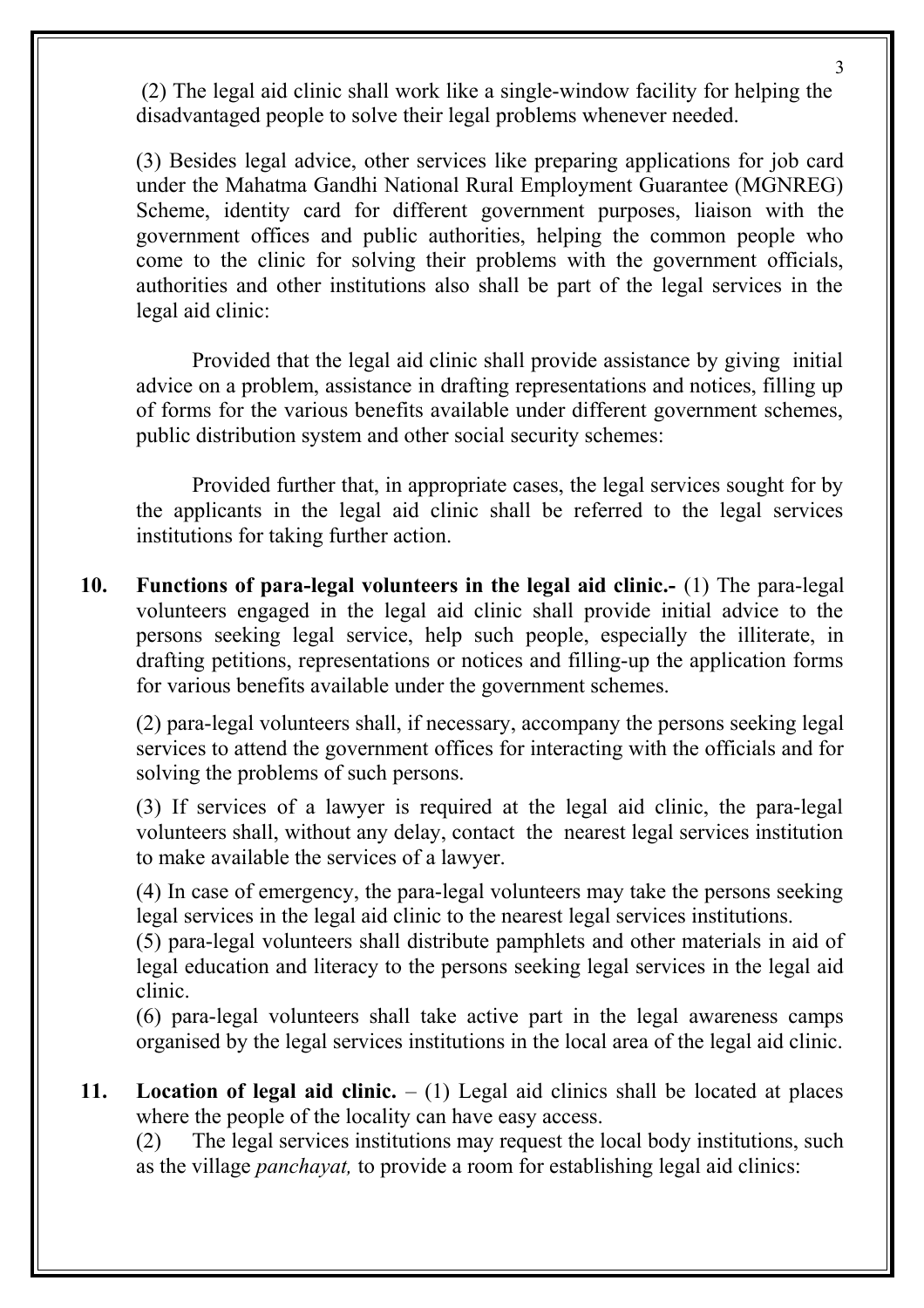Provided that if no such rooms are available, the District Legal Services Authority may take a room on rent till alternative accommodation is available for establishing the legal aid clinic.

**12. Assistance of the local body institutions in obtaining a convenient room for the legal aid clinic.** – (1) The State Legal Services Authority shall call upon the local body institutions like the village *panchayat, mandal* or block *panchayat*, municipality and corporation etc, to provide space for the functioning of the legal aid clinic.

(2) Since the legal aid clinic is for the benefit of the people in the locality, the State Legal Services Authority may impress upon the local body institution and the district administration the need to co-operate with the functioning of the legal aid clinics.

**13. Sign-board exhibiting the name of the legal aid clinic**. – (1) There shall be a sign-board, both in English and in the local language, depicting the name of the legal aid clinic, working hours and the days on which the legal aid clinic shall remain open.

(2) Working hours of the legal aid clinic shall be regulated by the legal services institution having territorial jurisdiction, in consultation with the District Legal Services Authority:

Provided that subject to the local conditions and requirements of the people in the locality, legal aid clinics shall function on all Sundays and holidays.

**14. Infrastructure in the legal aid clinic**. – (1) Every legal aid clinic shall have at least the basic and essential furniture like a table and 5 to 6 chairs.

(2) If the legal aid clinic is established in the building of the local body institutions, such local bodies may be requested to provide the essential furniture for use in the legal aid clinic.

(3) If the legal aid clinic is established in hired premises, the District Legal Services Authority may provide the furniture required in the legal aid clinic:

Provided that if the District Legal Services Authority has its own building to establish legal aid clinic, the infrastructural facilities shall be provided by such Authority.

**15. Publicity**. – (1) Local body institutions shall be persuaded to give adequate publicity for the legal aid clinic.

(2) The elected representatives of the local body institutions may be persuaded to spread the message of the utility of legal aid clinic to the people in his or her constituency or ward.

**16. Para-legal volunteers or lawyers in the legal aid clinic shall attempt to resolve disputes amicably**. – (1) The para-legal volunteers or the lawyers engaged in the legal aid clinics shall attempt to amicably resolve the prelitigation disputes of the persons brought to the legal aid clinics.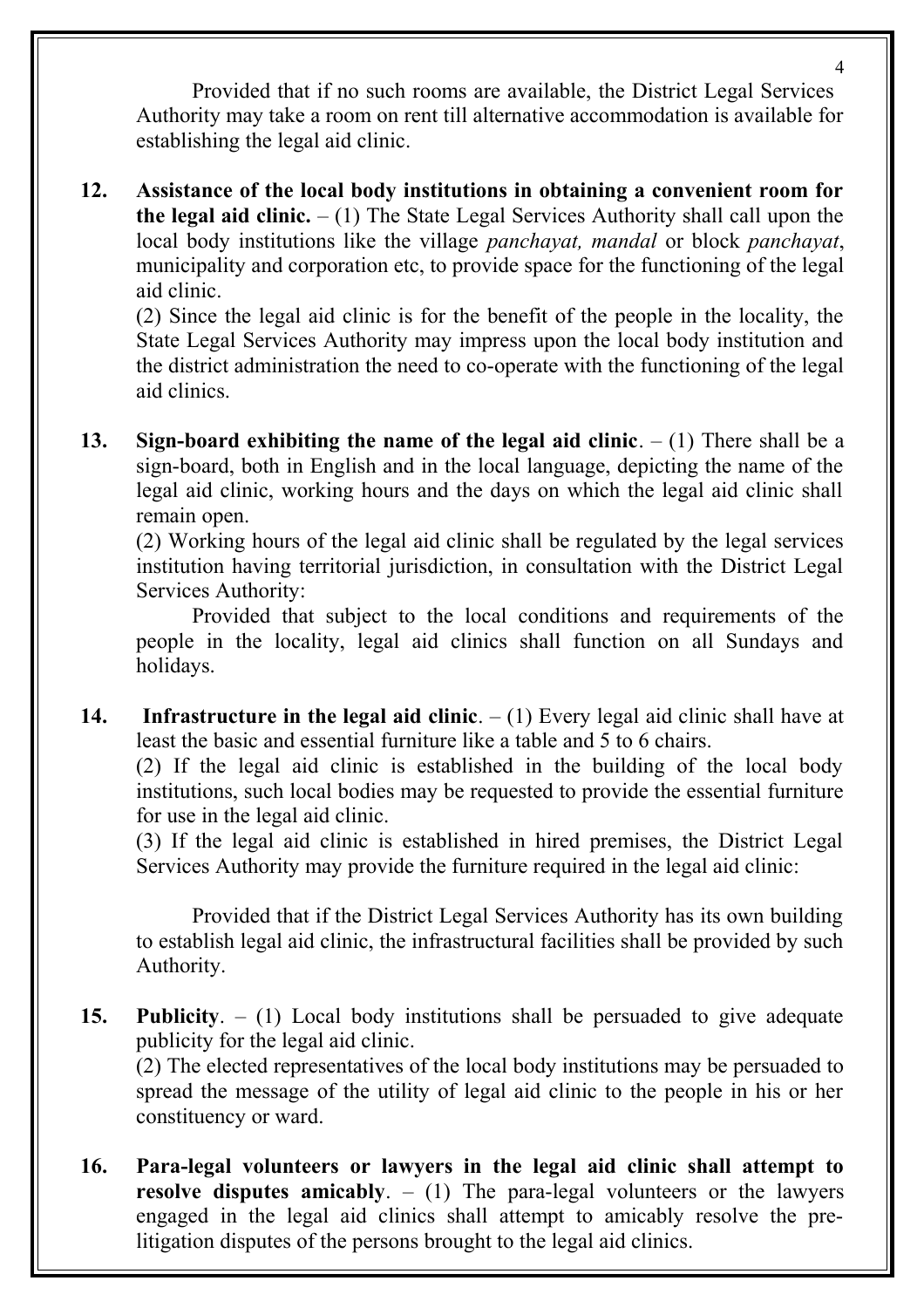(2)If the para-legal volunteers or the lawyers feel that such dispute can be resolved through any of the ADR mechanisms, they may refer such disputes to the legal services institution having territorial jurisdiction or to the District ADR centre.

**17. Honorarium for the lawyers and para-legal volunteers rendering services in the legal aid clinics.-** (1) Subject to the financial resources available, the State Legal Services Authority in consultation with the National Legal Services Authority may fix the honorarium of lawyers and para-legal volunteers engaged in the legal aid clinics:

Provided that such honorarium shall not be less than Rs. 500/- per day for lawyers and Rs. 250/- per day for the para-legal volunteers.

(2) Special consideration may be given in cases where the legal aid clinic is situated in difficult terrains and in distant places where transport facilities are inadequate.

 **18. The nearest legal services institutions to organise lok adalats at the legal aid clinic or near to its premises.**  $- (1)$  The nearest legal services institution having territorial jurisdiction or the District Legal Services Authority may organise lok adalats for pre-litigation disputes at the legal aid clinic or in its vicinity. (2) The lok adalats organised for pre-litigation settlement of the disputes sent

from the legal aid clinic shall follow the procedure prescribed in sub-section (2) of section 20 and also the provisions in the National Legal Services Authority (Lok Adalats) Regulations, 2009.

**19. Administrative control of the legal aid clinic.-** (1) legal aid clinics shall be under the direct administrative control of the District Legal Services Authority

(2) The State Legal Services authority shall have the power to issue instructions and guidelines on the working of the legal aid clinics.

**20. Maintenance of records and registers.-** (1) lawyers and para-legal volunteers rendering service in the legal aid clinic shall record their attendance in the register maintained in the legal aid clinic.

(2) There shall be a register in every legal aid clinic for recording the names and addresses of the persons seeking legal services, name of the lawyer or para-legal volunteer who renders services in the legal aid clinic, nature of the service rendered, remarks of the lawyer or para-legal volunteer and signature of persons seeking legal services.

(3) The records of the legal aid clinics shall be under the control of the Chairman or the Secretary of the legal services institution having territorial jurisdiction over it.

(4) The District Legal Services Authority may require the legal aid clinic to maintain other registers also, as may be required.

5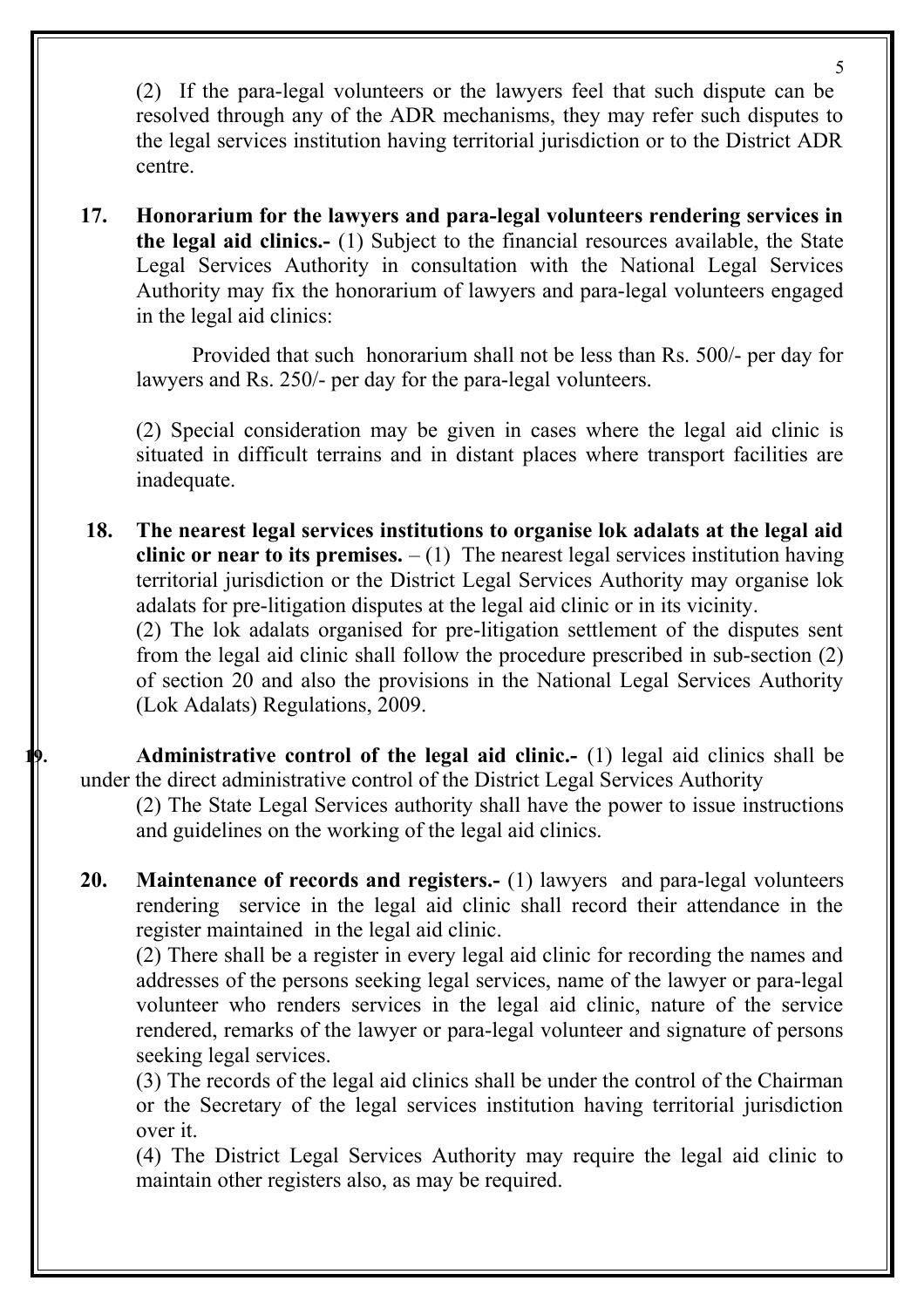(5) It shall be the duty of the para-legal volunteers and the lawyers in the legal aid clinic to hand over the registers to the legal services institution having territorial jurisdiction as and when called for.

**21. Use of mobile lok adalat vehicle**. **–** (1) The lawyers rendering legal services in the legal aid clinic or the para-legal volunteers may request the District Legal Services Authority to send the mobile lok adalat van with members of the lok adalat bench to the legal aid clinic for settlement of the disputes identified by them.

(2) The mobile lok adalat van fitted with the facilities for conducting the proceedings of the lok adalat may also be used for conducting lok adalat at the legal aid clinic or at a place near to it or even at village congregations such as *mela*s and other festive occasions.

**22. Legal aid clinics run by the law students**. **–** The above regulations shall *mutatis mutandis* be applicable to the student legal aid clinics set up by the law colleges and law universities:

Provided that students of law colleges and law universities also may make use of the legal aid clinics established under these regulations with the permission of the District Legal Services Authority.

**23. Law students may adopt a village for legal aid camps**. **–** (1) Law students of the law colleges or law universities may adopt a village, especially in the remote rural areas and organise legal aid camps in association with the legal aid clinic established under these regulations.

(2) The law students may, with the assistance of the para-legal volunteers engaged in the legal aid clinics, conduct surveys for identifying the legal problems of the local people.

(3) The surveys referred to in sub-regulation (2) may include gathering information relating to the existing litigations and unresolved pre-litigation disputes also.

(4) The surveys referred to sub-regulation (2) may also focus on the grievances of the local people which would enable the National Legal Services Authority to take necessary steps by way of social justice litigation as provided in clause (*d*) of section 4.

(5) The law students conducting such surveys shall send reports to the State Legal Services Authorities with copies to the legal services institutions having territorial jurisdiction and also to the District Legal Services Authority.

**24**. **Legal aid clinics attached to the law colleges, law universities and other institutions**.  $- (1)$  The law colleges, law universities and other institutions may set up legal aid clinics, as envisaged in clause (k) of section 4 attached to their institutions as a part of the clinical legal education.

6